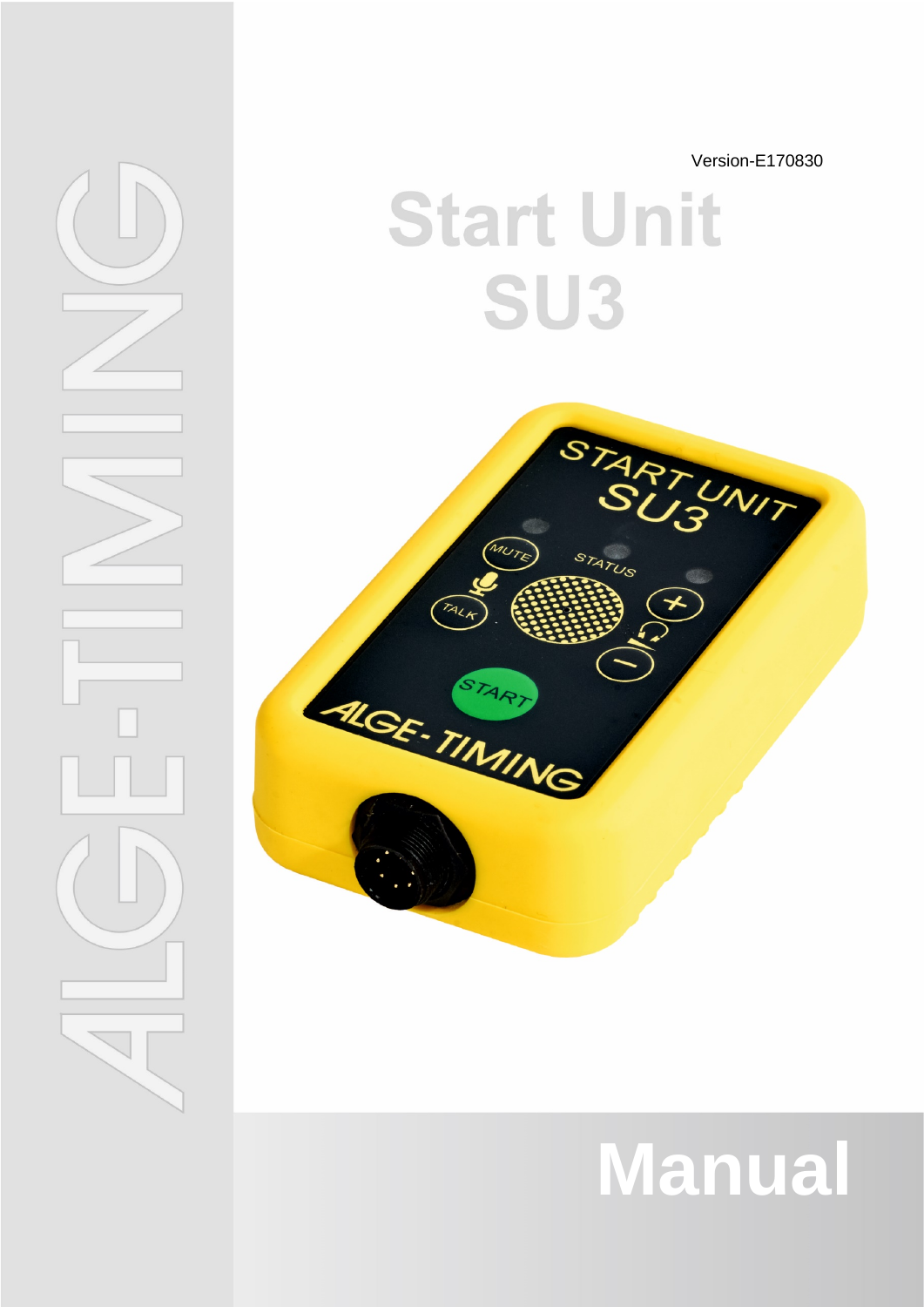



## **Important Information**

### **General**

Before using your ALGE-TIMING device read the complete manual carefully. It is part of the device and contains important information about installation, safety and its intended use. This manual cannot cover all conceivable applications. For further information or in case of problems that are mentioned not at all or not sufficiently detailed, please contact your ALGE-TIMING representative. You can find contact details on our homepage<https://www.alge-timing.com/>

### **Safety**

Apart from the information of this manual all general safety and accident prevention regulations of the legislator must be taken into account.

The device must only be used by trained persons. The setting-up and installation must only be executed according to the manufacturer's data.

#### **Intended Use**

The device must only be used for its intended applications. Technical modifications and any misuse are prohibited because of the risks involved! ALGE-TIMING is not liable for damages that are caused by improper use or incorrect operation.

#### **Power supply**

The stated voltage on the type plate must correspond to voltage of the power source. Check all connections and plugs before usage. Damaged connection wires must be replaced immediately by an authorized electrician. The device must only be connected to an electric supply that has been installed by an electrician according to IEC 60364-1. Never touch the mains plug with wet hands! Never touch live parts!

#### **Cleaning**

Please clean the outside of the device only with a smooth cloth. Detergents can cause damage. Never submerge in water, never open or clean with wet cloth. The cleaning must not be carried out by hose or high-pressure (risk of short circuits or other damage).

#### **Liability Limitations**

All technical information, data and information for installation and operation correspond to the latest status at time of printing and are made in all conscience considering our past experience and knowledge. Information, pictures and description do not entitle to base any claims. The manufacturer is not liable for damage due to failure to observe the manual, improper use, incorrect repairs, technical modifications, use of unauthorized spare parts. Translations are made in all conscience. We assume no liability for translation mistakes, even if the translation is carried out by us or on our behalf.

#### **Disposal**

If a label is placed on the device showing a crossed out dustbin on wheels (see drawing), the European directive 2002/96/EG applies for this device.

Please get informed about the applicable regulations for separate collection of electrical and electronical waste in your country and do not dispose of the old devices as household waste. Cor-

rect disposal of old equipment protects the environment and humans against negative consequences!

#### **Copyright by** ALGE-TIMING **GmbH**

All rights reserved. Any duplication, either in full or in part, requires the prior written consent of the copyright holder.

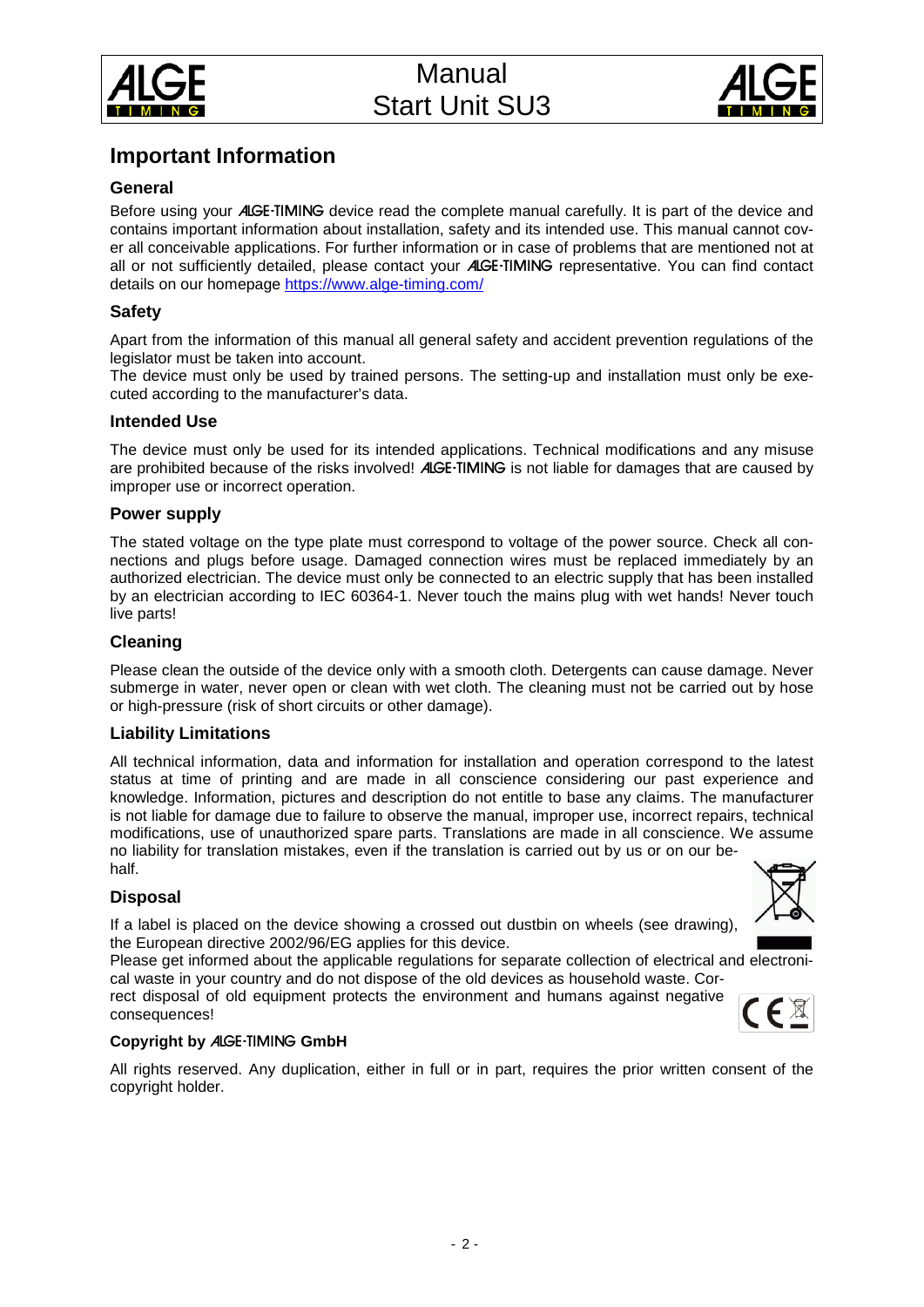



# **Table of Contents**

| 1                       |  |
|-------------------------|--|
| $\mathbf{2}$            |  |
| 3                       |  |
| 3.1                     |  |
| 3.2<br>3.3              |  |
|                         |  |
| $\overline{\mathbf{4}}$ |  |
| 4.1                     |  |
| 4.2                     |  |
| 4.3                     |  |
| 4.4                     |  |
| 5                       |  |
| 5.1                     |  |
| 5.2                     |  |
| 5.3                     |  |
| 6                       |  |
| 6.1                     |  |
| 6.1.1                   |  |
| 6.1.2                   |  |
| 6.1.3                   |  |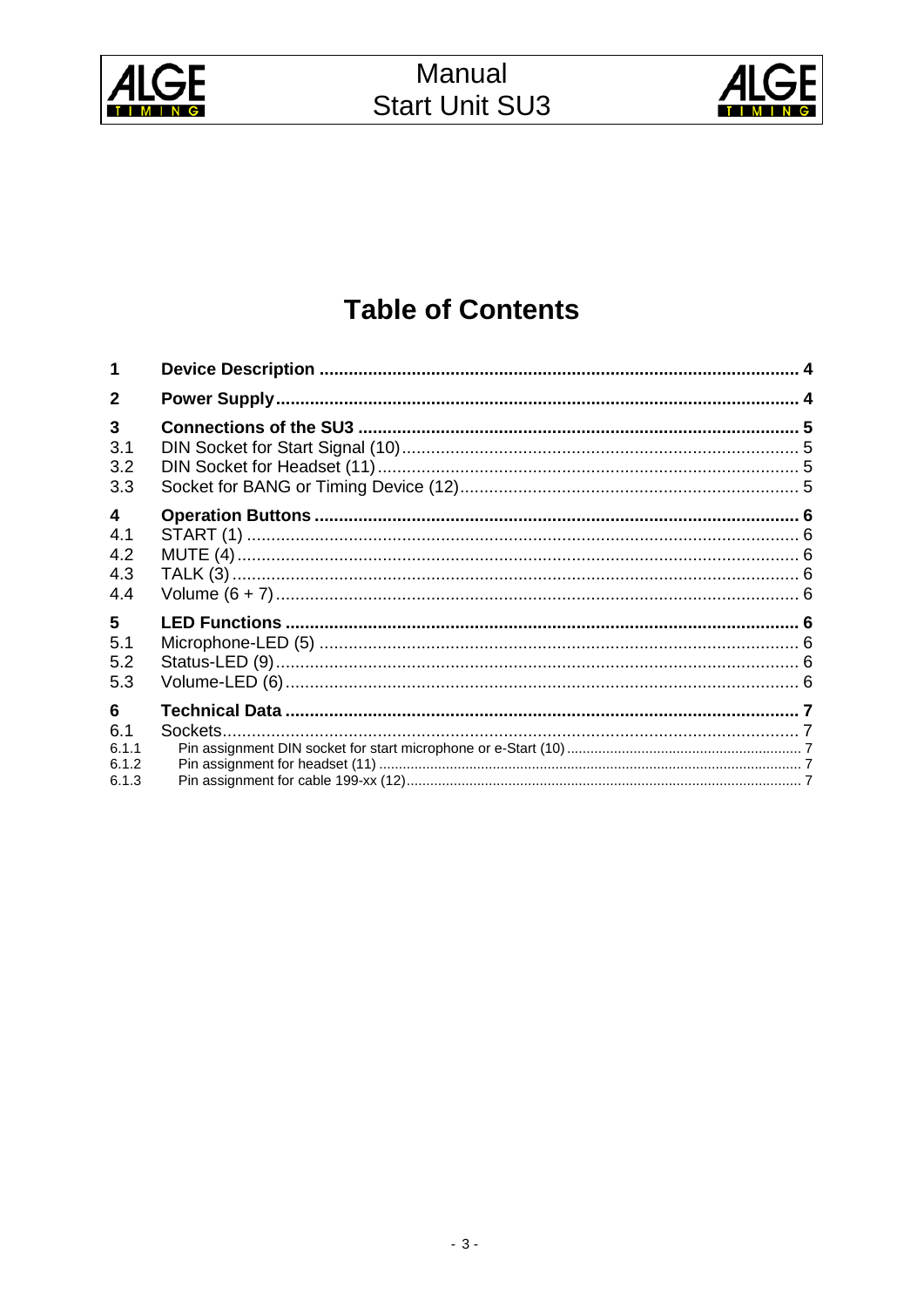



# <span id="page-3-0"></span>**1 Device Description**

The Start Unit SU3 is a starting device. You can use it by itself or in combination with an external start device like e-Start or start microphone SM8.

The SU3 has a start push button, a microphone to make announcements to the athletes, a built-in speech amplifier with a socket for a headset. The headset can be used for making the announcements to the athletes or communicating with the timing operator.

The SU3 is equipped with push buttons to adjust the volume (+) or (-), to activate the microphone (TALK) and to switch the speaker output for announcements on or off (MUTE).



1.......start button 2.......microphone 3.......talk button 4.......mute button 5.......microphone LED 6.......volume down 7.......volume up 8.......volume LED 9.......status LED 10.....DIN socket for start signal 11.....DIN socket for headset 12.....socket for BANG or timing device

# <span id="page-3-1"></span>**2 Power Supply**

The SU3 is supplied by the device that is connected with cable 199-xx (timing device or BANG). It does not have an internal battery or power supply.



Cable 199-20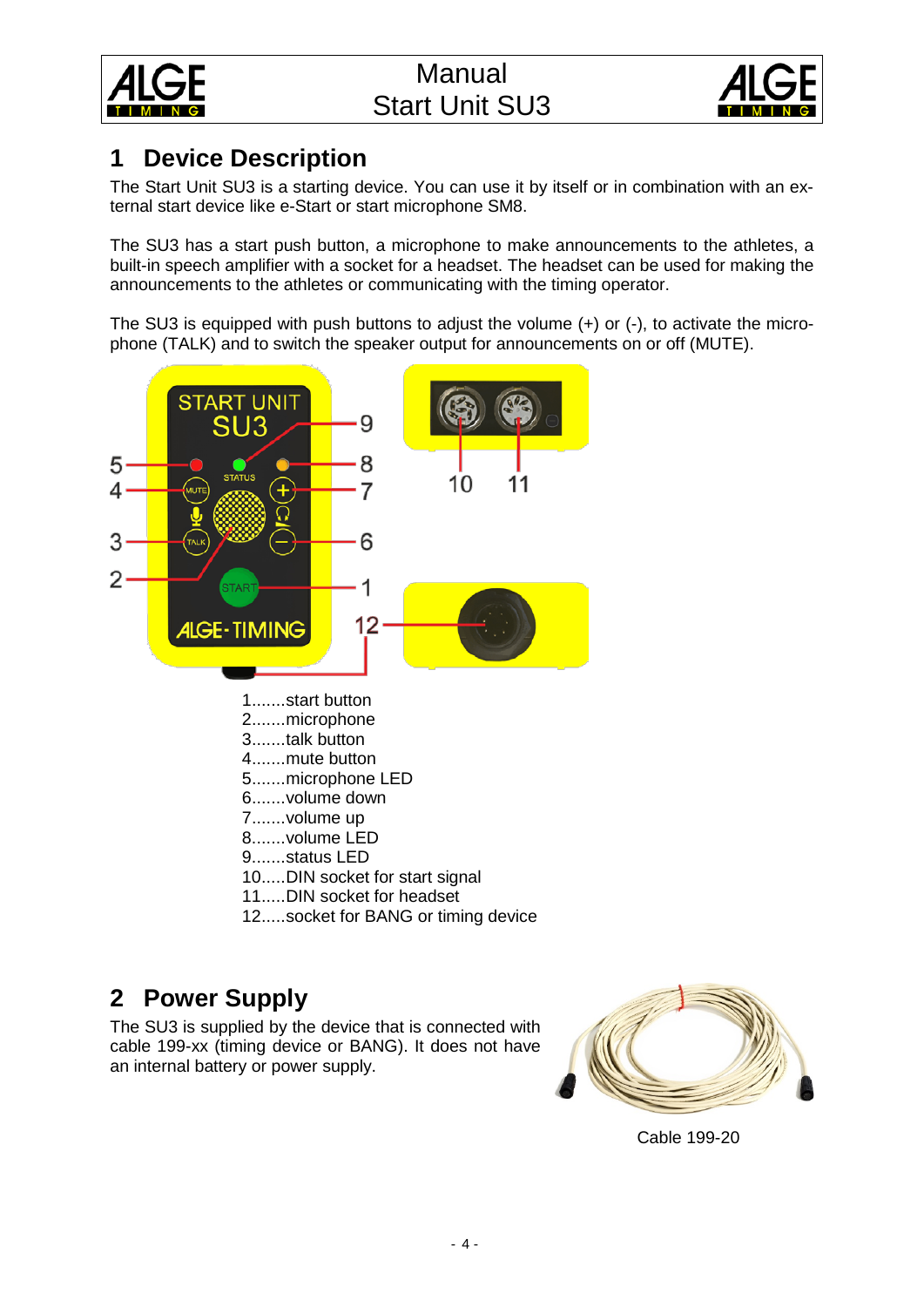



# <span id="page-4-0"></span>**3 Connections of the SU3**

The SU3 has three sockets to connect other devices. Example for athletics:



Example for swimming:



# <span id="page-4-1"></span>*3.1 DIN Socket for Start Signal (10)*

Connect an external start device like e-Start or start microphone SM8.

# <span id="page-4-2"></span>*3.2 DIN Socket for Headset (11)*

Connect a headset to give oral commands to the athletes or to talk with the timing operator. If a headset is connected, the internal microphone is switched off automatically.

# <span id="page-4-3"></span>*3.3 Socket for BANG or Timing Device (12)*

Use cable 199-xx to connect the SU3 to a BANG, BANG CW or timing device (e.g. TimeManager, TM-SWIM or Start Judge).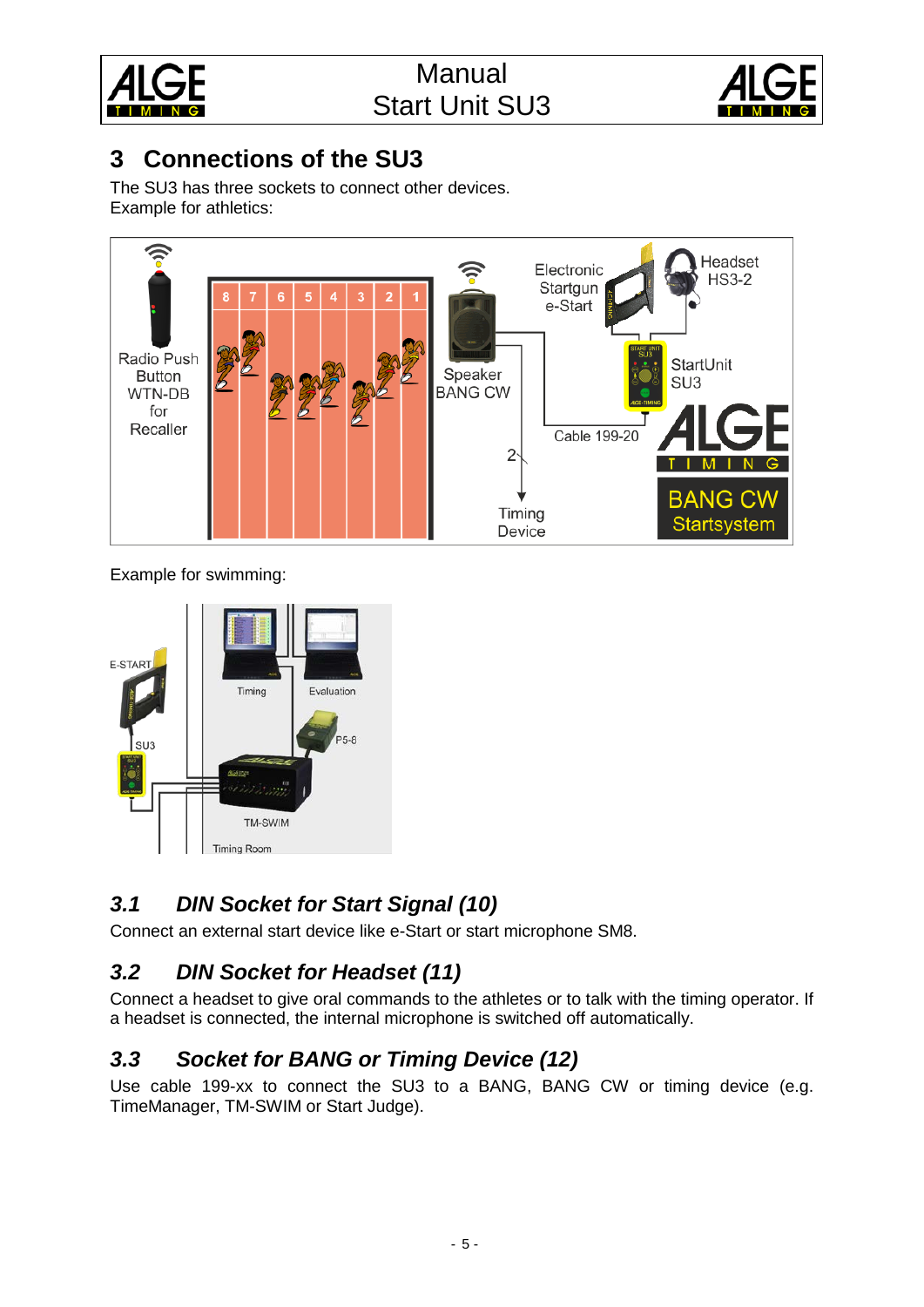



# <span id="page-5-0"></span>**4 Operation Buttons**

# <span id="page-5-1"></span>*4.1 START (1)*

When pressing the START button, the timing device receives a start impulse. Optionally, you can use an external starting device like the e-Start or start microphone SM8 instead.

# <span id="page-5-2"></span>*4.2 MUTE (4)*

When pressing MUTE (4), you alternatingly activate or deactivate the microphone (internal SU3 or external headset microphone) for an output to an external speaker (BANG). If the microphone is on, the microphone LED (5) is on.

# <span id="page-5-3"></span>*4.3 TALK (3)*

As long as you press the button TALK (3), you activate the microphone (internal SU3 or external headset microphone) for an output to an external speaker (BANG). If the microphone is on, the microphone LED (5) is on.

# <span id="page-5-4"></span>*4.4 Volume (6 + 7)*

You can increase the volume (for external speaker or headset) by pressing the button  $+$  (7) and decrease the volume by pressing the button  $-$  (6).

# <span id="page-5-5"></span>**5 LED Functions**

# <span id="page-5-6"></span>*5.1 Microphone-LED (5)*

If the microphone of the SU3 is activated, this LED (5) is on.

# <span id="page-5-7"></span>*5.2 Status-LED (9)*

<span id="page-5-8"></span>If the timing system is ready for a start impulse, this LED (9) blinks green.

# *5.3 Volume-LED (6)*

The volume LED (6) is red when the volume is low, orange when the volume is in the middle and green when the volume is high.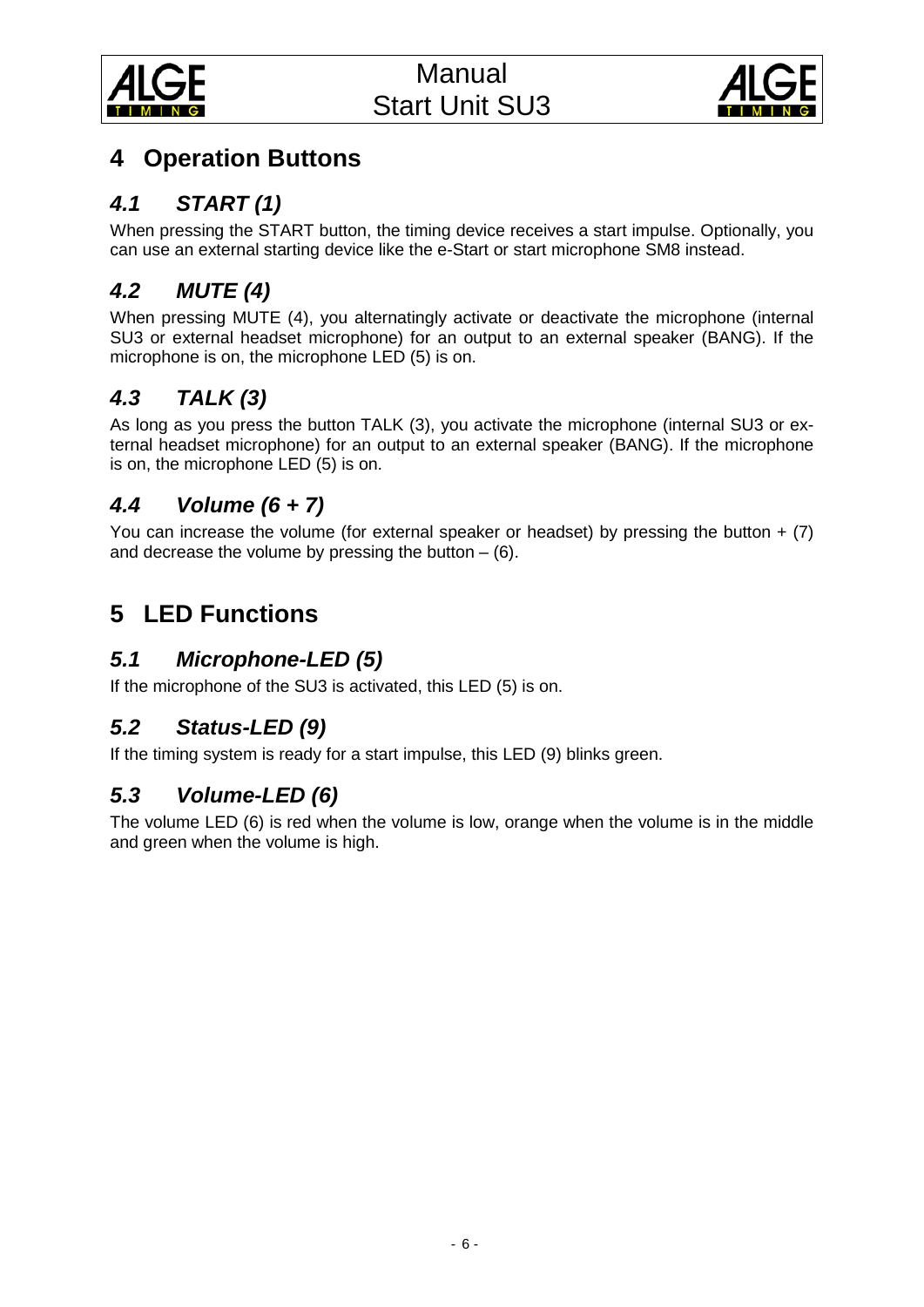



# <span id="page-6-0"></span>**6 Technical Data**

Case: rugged plastic case with yellow rubber cover Measurements:  $127 \times 73 \times 37$  mm (L x W  $\times$  H) Weight: 0.25 kg

## <span id="page-6-1"></span>*6.1 Sockets*

## <span id="page-6-2"></span>**6.1.1 Pin assignment DIN socket for start microphone or e-Start (10)**



1...... C0 Start signal

- 2...... status
- 3...... ground
- 4...... external supply for e-Start or SM8 (output 11 VDC)
- 5...... empty 6...... empty

## <span id="page-6-3"></span>**6.1.2 Pin assignment for headset (11)**



1.........microphone of headset 2.........shared compound 3.........earphone of headset

4.........empty 5.........empty

## <span id="page-6-4"></span>**6.1.3 Pin assignment for cable 199-xx (12)**



1.........C0 (Channel 0 = Start)

- 2.........Talk SU3
- 3.........ground

4.........+12 VDC input

5.........status